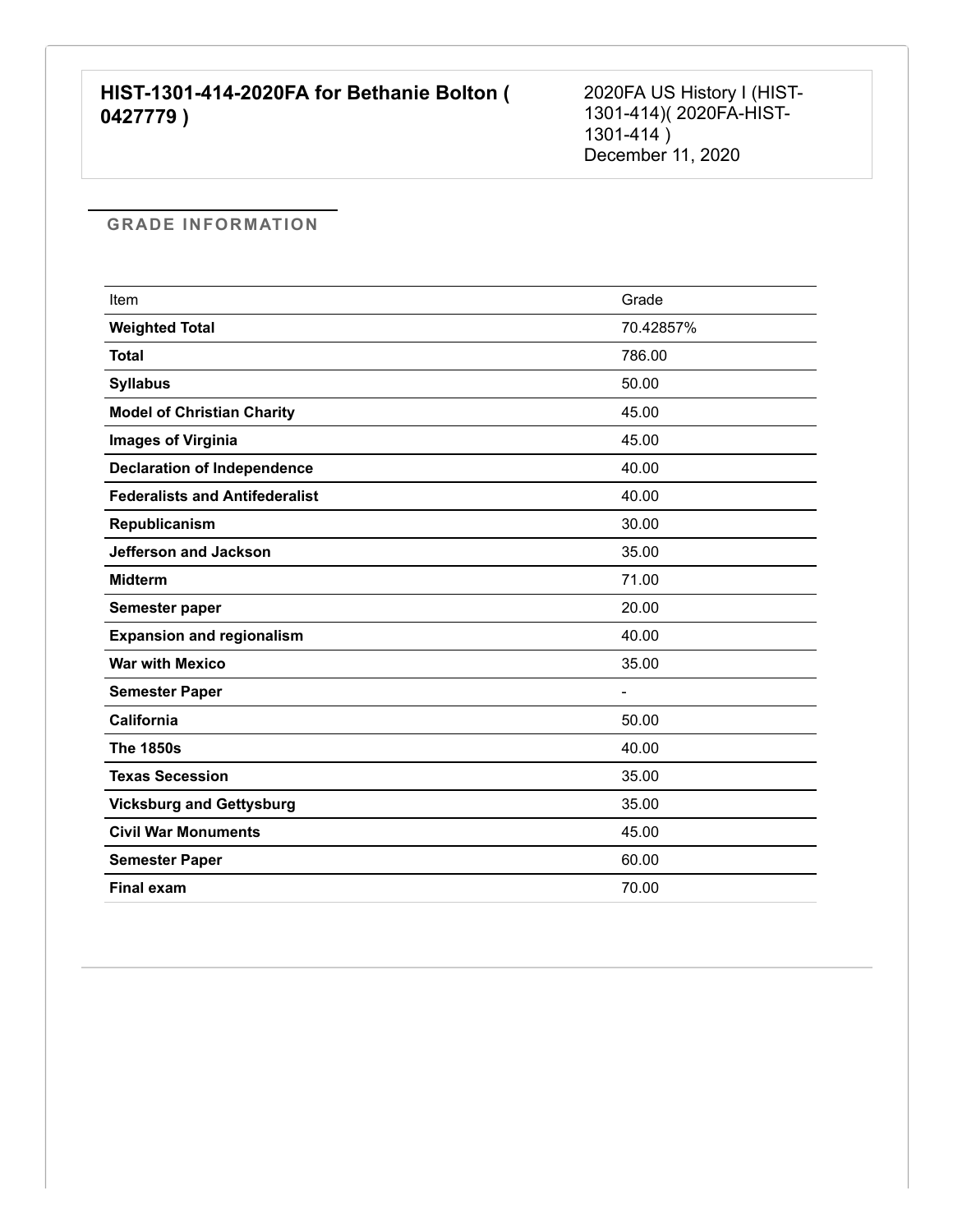2020FA US History I (HIST-1301-414)( 2020FA-HIST- $1301 - 414$ ) December 11, 2020

| Item                                  | Grade     |
|---------------------------------------|-----------|
| <b>Weighted Total</b>                 | 70.39285% |
| <b>Total</b>                          | 773.00    |
| <b>Syllabus</b>                       | 50.00     |
| <b>Model of Christian Charity</b>     | 50.00     |
| <b>Images of Virginia</b>             | 45.00     |
| <b>Declaration of Independence</b>    | 50.00     |
| <b>Federalists and Antifederalist</b> | 45.00     |
| Republicanism                         | 25.00     |
| <b>Jefferson and Jackson</b>          | 35.00     |
| <b>Midterm</b>                        | 66.00     |
| Semester paper                        | 20.00     |
| <b>Expansion and regionalism</b>      | 35.00     |
| <b>War with Mexico</b>                | 35.00     |
| <b>Semester Paper</b>                 |           |
| California                            | 25.00     |
| <b>The 1850s</b>                      | 40.00     |
| <b>Texas Secession</b>                | 30.00     |
| <b>Vicksburg and Gettysburg</b>       | 40.00     |
| <b>Civil War Monuments</b>            | 45.00     |
| <b>Semester Paper</b>                 | 75.00     |
| <b>Final exam</b>                     | 62.00     |
|                                       |           |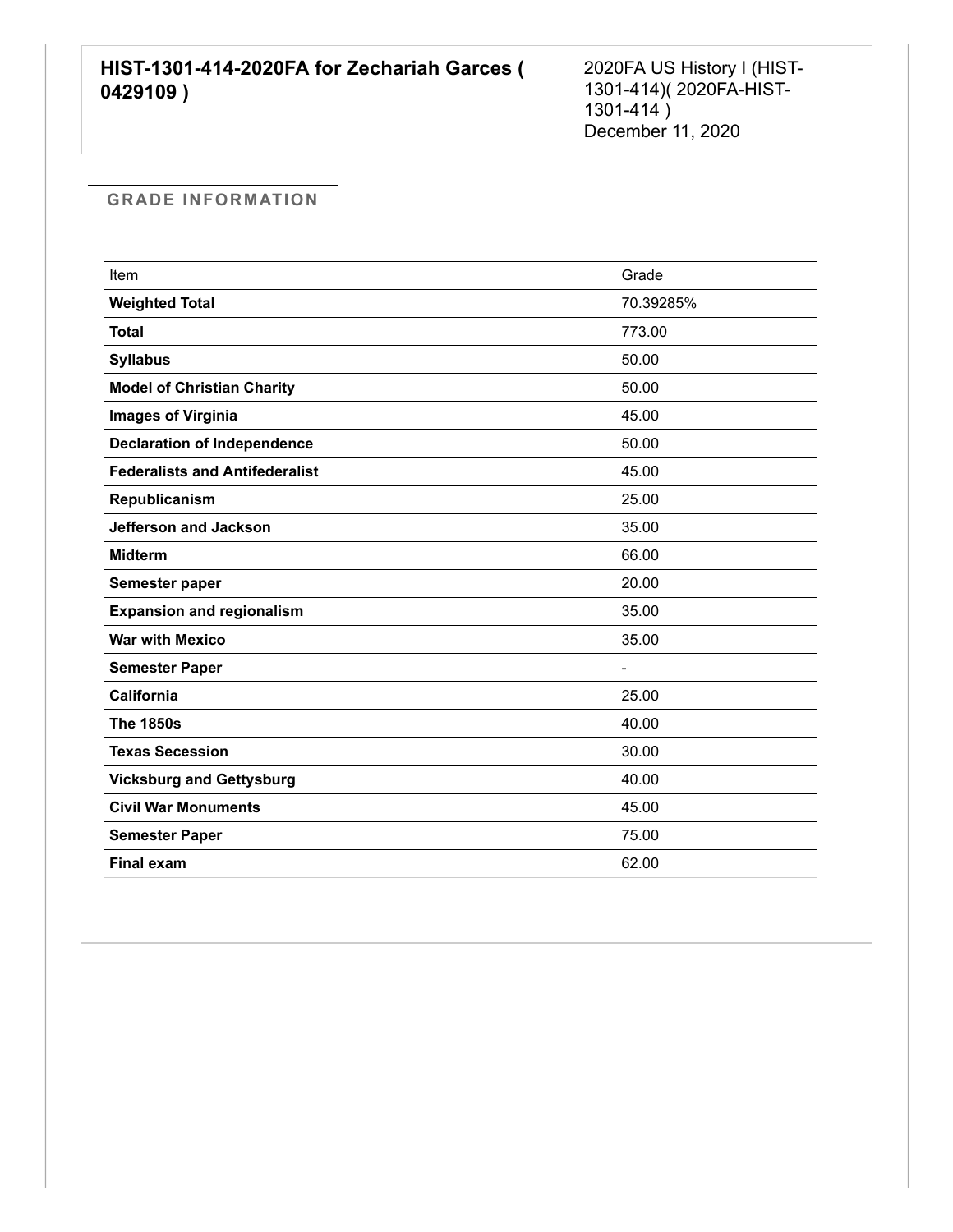| Item                                  | Grade     |
|---------------------------------------|-----------|
| <b>Weighted Total</b>                 | 93.35714% |
| <b>Total</b>                          | 972.00    |
| <b>Syllabus</b>                       | 50.00     |
| <b>Model of Christian Charity</b>     | 45.00     |
| <b>Images of Virginia</b>             | 50.00     |
| <b>Declaration of Independence</b>    | 50.00     |
| <b>Federalists and Antifederalist</b> | 45.00     |
| Republicanism                         | 50.00     |
| <b>Jefferson and Jackson</b>          | 50.00     |
| <b>Midterm</b>                        | 91.00     |
| Semester paper                        | 20.00     |
| <b>Expansion and regionalism</b>      | 50.00     |
| <b>War with Mexico</b>                | 35.00     |
| <b>Semester Paper</b>                 |           |
| <b>California</b>                     | 50.00     |
| <b>The 1850s</b>                      | 50.00     |
| <b>Texas Secession</b>                | 50.00     |
| <b>Vicksburg and Gettysburg</b>       | 50.00     |
| <b>Civil War Monuments</b>            | 50.00     |
| <b>Semester Paper</b>                 | 90.00     |
| <b>Final exam</b>                     | 96.00     |
|                                       |           |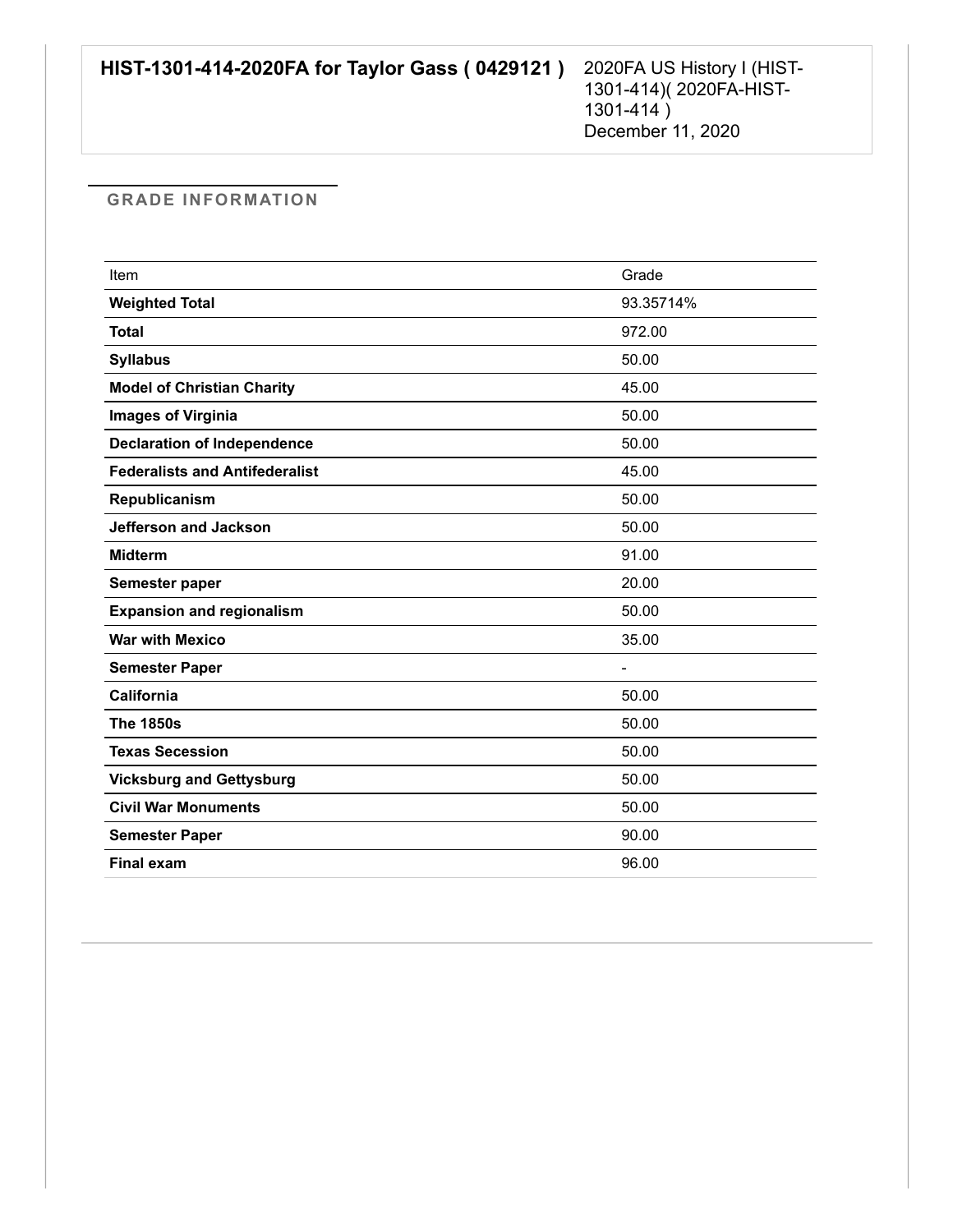| Item                                  | Grade                |
|---------------------------------------|----------------------|
| <b>Weighted Total</b>                 | 82.03571%            |
| <b>Total</b>                          | 841.00               |
| <b>Syllabus</b>                       | 50.00                |
| <b>Model of Christian Charity</b>     | 40.00                |
| <b>Images of Virginia</b>             | 45.00                |
| <b>Declaration of Independence</b>    | 45.00                |
| <b>Federalists and Antifederalist</b> | 40.00                |
| Republicanism                         | 50.00                |
| <b>Jefferson and Jackson</b>          | 50.00                |
| <b>Midterm</b>                        | 86.00                |
| Semester paper                        | 20.00                |
| <b>Expansion and regionalism</b>      | 40.00                |
| <b>War with Mexico</b>                | 25.00                |
| <b>Semester Paper</b>                 | <b>Needs Grading</b> |
| California                            | 30.00                |
| <b>The 1850s</b>                      | 25.00                |
| <b>Texas Secession</b>                | 45.00                |
| <b>Vicksburg and Gettysburg</b>       | 45.00                |
| <b>Civil War Monuments</b>            | 45.00                |
| <b>Semester Paper</b>                 | 90.00                |
| <b>Final exam</b>                     | 70.00                |
|                                       |                      |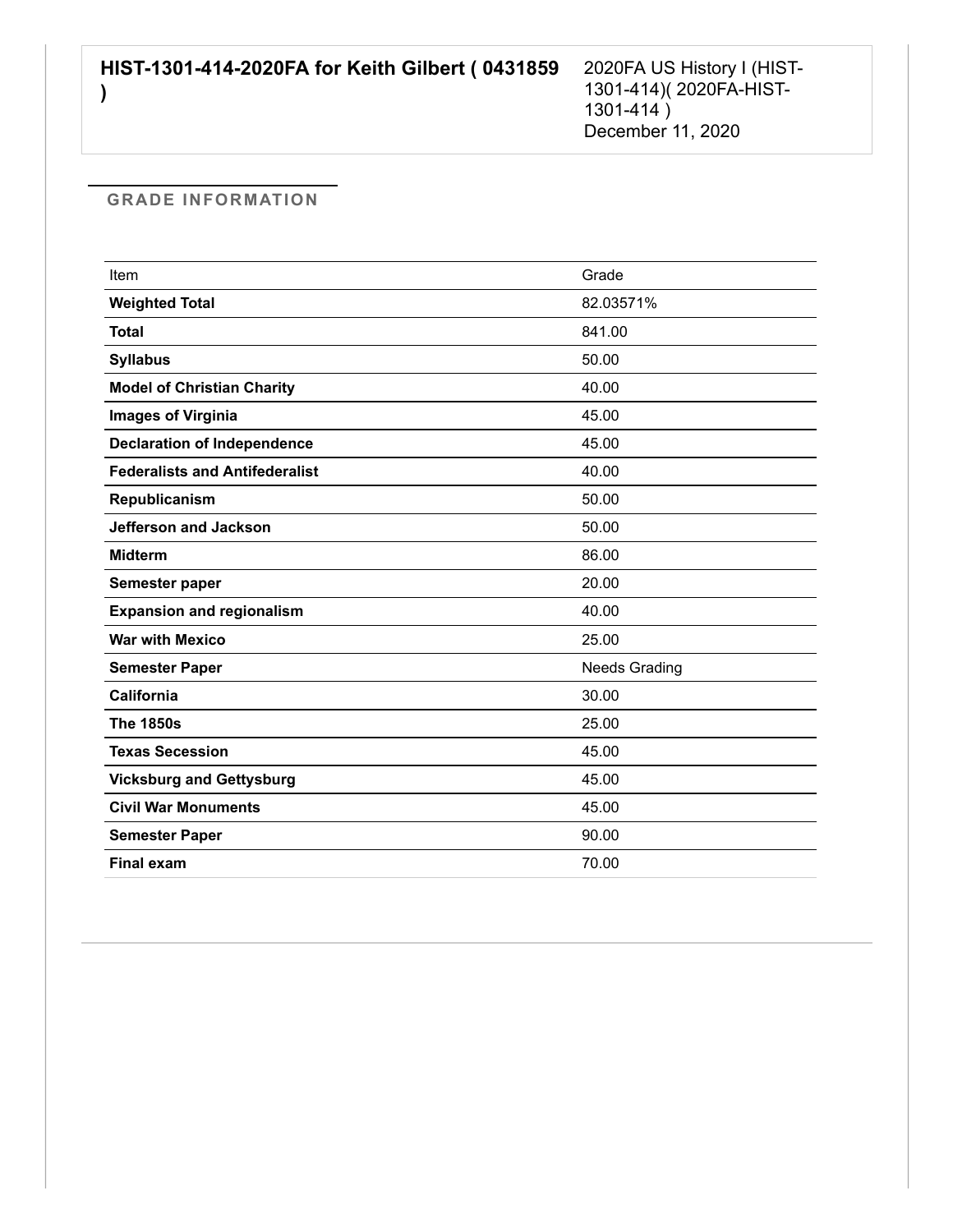2020FA US History I (HIST-1301-414)( 2020FA-HIST- $1301 - 414$ ) December 11, 2020

| Item                                  | Grade     |
|---------------------------------------|-----------|
| <b>Weighted Total</b>                 | 63.39285% |
| <b>Total</b>                          | 805.00    |
| <b>Syllabus</b>                       | 50.00     |
| <b>Model of Christian Charity</b>     | 35.00     |
| <b>Images of Virginia</b>             | 50.00     |
| <b>Declaration of Independence</b>    | 40.00     |
| <b>Federalists and Antifederalist</b> | 50.00     |
| Republicanism                         | 40.00     |
| <b>Jefferson and Jackson</b>          | 25.00     |
| <b>Midterm</b>                        | 53.00     |
| Semester paper                        | 20.00     |
| <b>Expansion and regionalism</b>      | 35.00     |
| <b>War with Mexico</b>                | 35.00     |
| <b>Semester Paper</b>                 | 70.00     |
| California                            | 40.00     |
| <b>The 1850s</b>                      | 40.00     |
| <b>Texas Secession</b>                | 35.00     |
| <b>Vicksburg and Gettysburg</b>       | 30.00     |
| <b>Civil War Monuments</b>            | 45.00     |
| <b>Semester Paper</b>                 | 50.00     |
| <b>Final exam</b>                     | 62.00     |
|                                       |           |